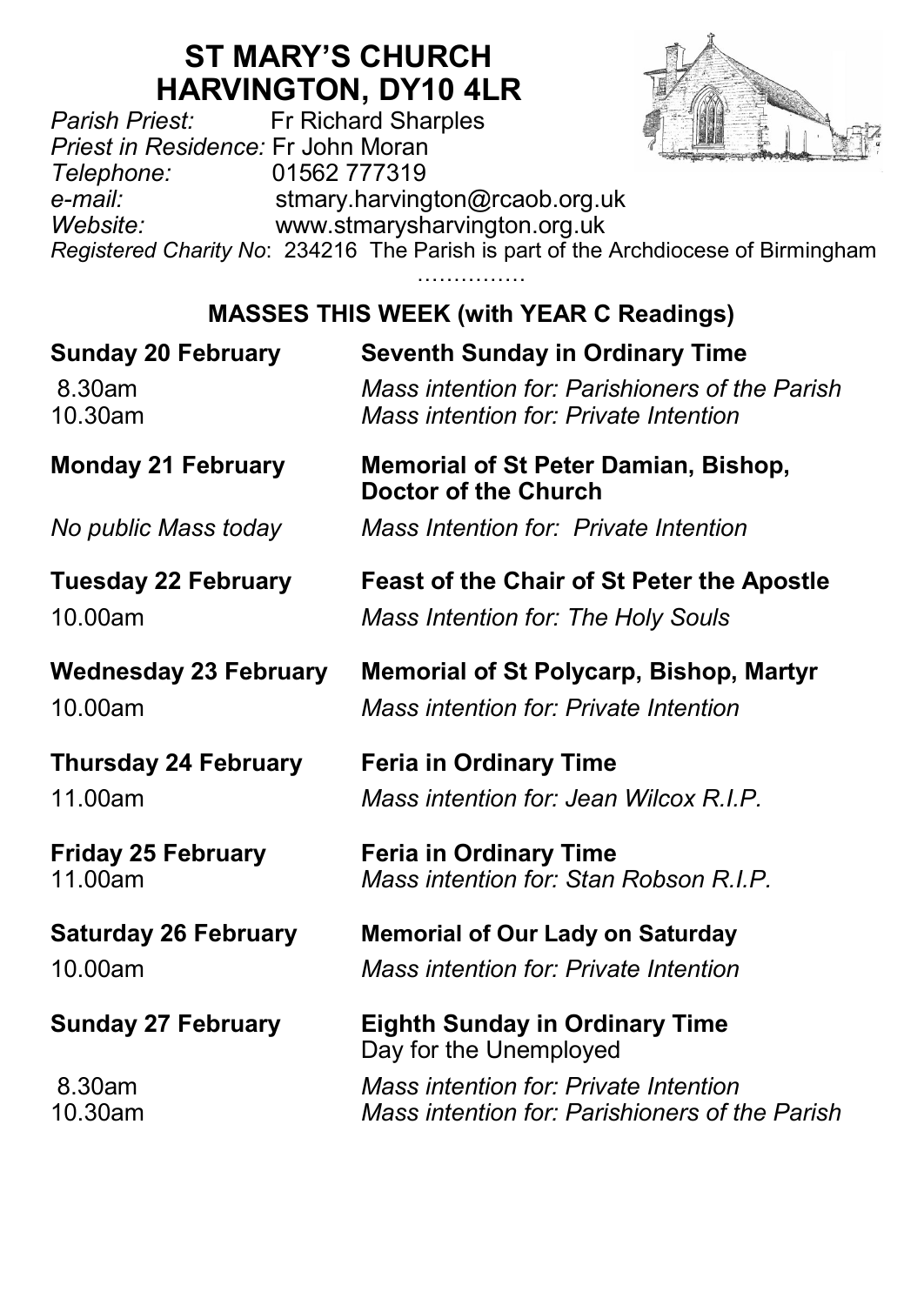#### **Anniversaries in February:** Rev Charles Dodd (1742),

Rev James Layfield (1756), Stanhope Pedley (1938), Agnes Drinkwater (1938), Pierce Bradley (1987),Tony Goodyear (1988), Pauline Jack (1992), Jeffrey Nichols(2003), Gertrude Higham (2003), Gerard O'Keeffe (2003), Rose Marie Villiers (2007), Mary Keane (2007), Gerry Costello (2012), Edmund Osborne (2013), Mandy Natalie Bridge (2016), Alan Cox (2016), Liam Buckley (2018), Jean Wilcox (2018), Michael Millard (2019), Vincent Glynn (2019)

…………………………………………………………………….

………...……………………...

**In your prayers please remember parishioners and friends who are sick:**  Deirdre Brookes, Kathleen Clark, Liz and Lionel Cornish, Bob Grant, Jane and Peter Handley, Kay Hildebrandt, Ann Parry, Clare Saich, Geraldine Walton, Jane Young, Karen Wright

In your charity please pray for the repose of the soul of parishioner, Dan Brown who died on 5th February . His funeral will take place at St Mary's on 11th March. May he Rest In Peace.

**H** 



for all your offerings and donations. They are always gratefully received.  **Contributions to the Parish: 7-14 February** Regular, weekly Gift Aid Direct Debit: …………………... £316.00 Gift Aid Envelopes: ………………………………….. £85.60 Loose cash: …………………………………………… £165.00 Second collection for the Racial Justice charity ..... £73.75

………………………………...



**OFFERTORY DONATIONS** are no longer collected in the pews. If you wish to make a donation on **SUNDAYS** please place your offering in the 'bin' on the porch table. On **OTHER DAYS OF THE WEEK** offerings may be placed **in the basket on the sanctuary step in front of the altar.** 

………………………………



#### **WELCOME TO ST MARY'S!**

We ask everyone attending our premises to take note of the following:

- As ours is a small church with just one central aisle and with limited ventilation, we ask you to wear a face covering inside church to slow the spread of the Covid virus and out of respect for vulnerable members of our parish.
- If members of the congregation would like to ensure social distancing they may use a 'Please Leave Space' sign (available in the porch) and place it on the seat beside them in their pew.
- Please spread out and don't kneel if someone is sitting on the pew in front.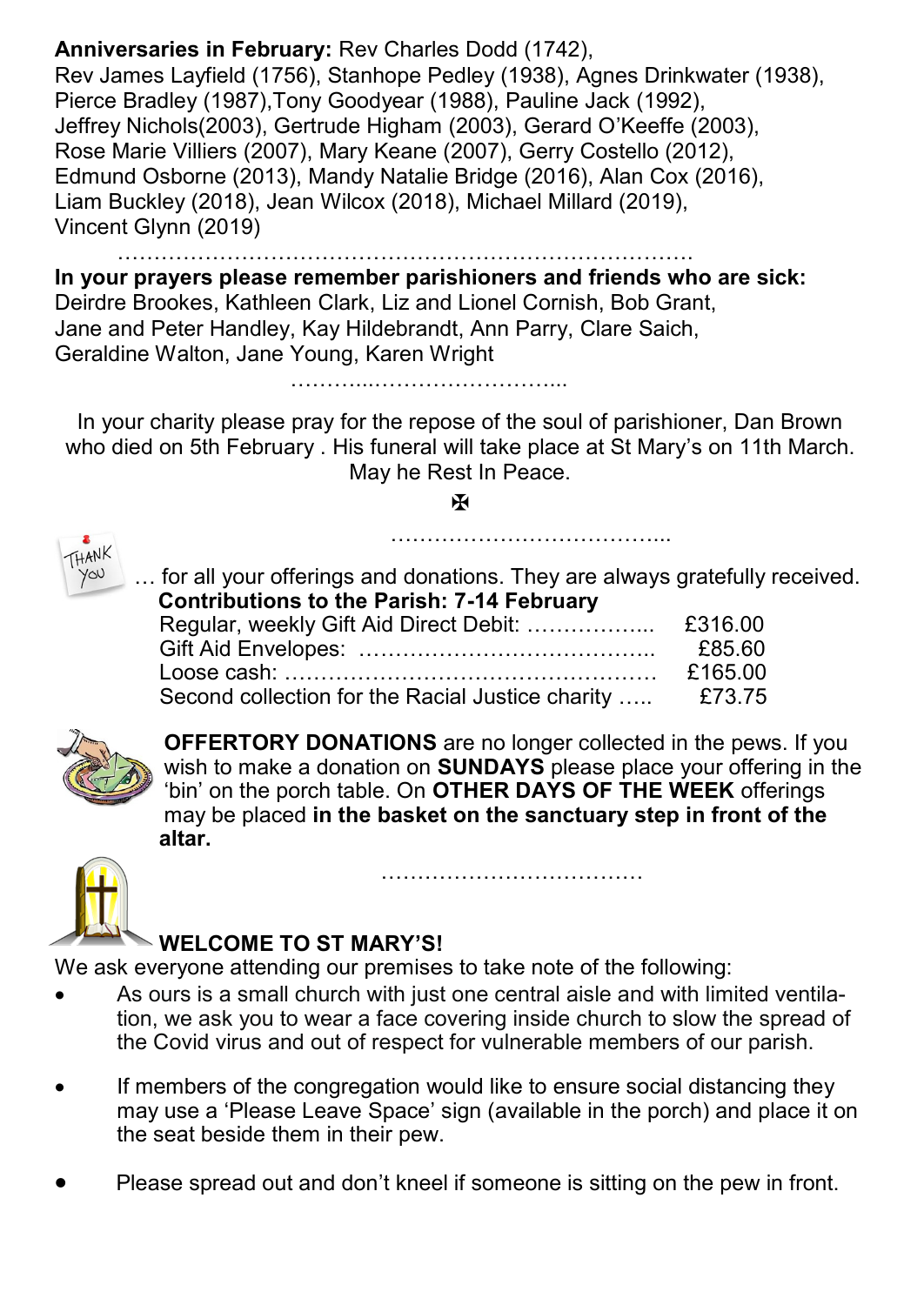

For anyone who wanted to contribute or add some thoughts to those they expressed at the series of **SYNODAL PATHWAY** meetings, everyone on our

email data base has been sent a copy of the six questions posed at those meetings. Printed copies were also made available for those wanting to contribute but unable to complete the form online. Please return your responses by the end of **Sunday 20th February.** If you wish to remain anonymous you may write your responses and either post them in the labelled box in the church porch or post to the church address. Alternatively, you may download the Word Doc, complete and return it via email to stmary.harvington@rcaob.org.uk.

……………………………………..…………………………….

…………………………………………………

Date for your diary. The **FRIENDS OF THE HOLY LAND** are planning a repeat of their successful sponsored Emmaus Walk on **Saturday 23rd April**, St George's Day. Walkers will start from a number of different locations and make their way to Harvington for a picnic lunch followed by an Ecumenical Service. More information soon.



Here at St Mary's we have wonderful **VOLUNTEERS** who support the parish in a variety of ways. Some of those who give their time and talents freely include those on the Cleaning Teams, Readers and Stewards. If you would like to join any of these teams, please email the office and we will get you started!